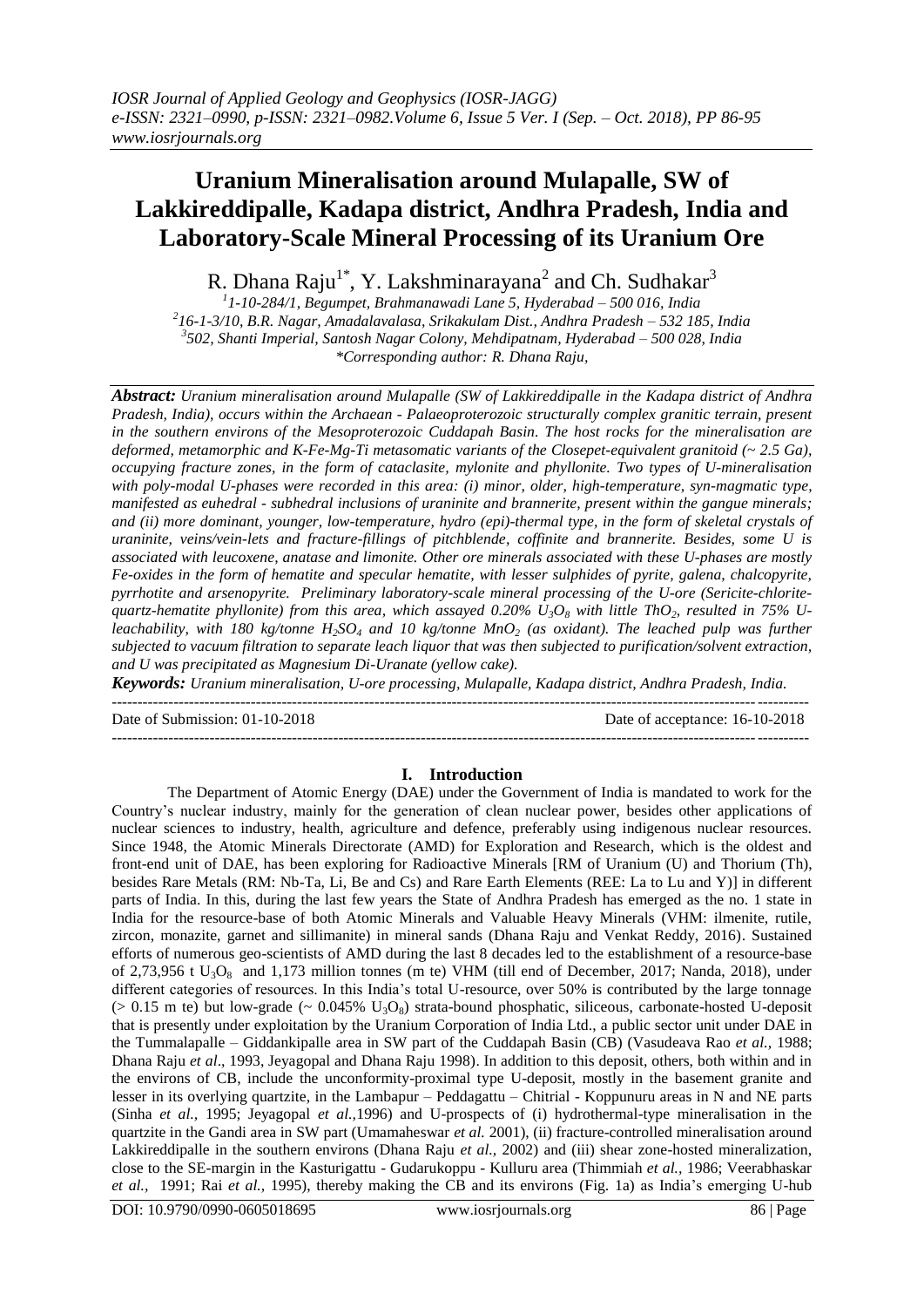(Dhana Raju, 2009a). Exploration for U in the crystalline terrain in the southern environs of CB was started in late 1980s, when U-mineralisation was discovered by Bidwai and Madhusudan Rao (1988) in the 16 km-long T. Sundupalle – Sanipaya basement fracture zone that is SE and E of the present study area of Mulapalle (Fig. 1b). U-mineralisation in the Mulapalle area in the southern environs of CB occurs in a large network of fractures within a crystalline complex (Fig. 1b). Salient aspects of this U-mineralisation as well as results of a preliminary laboratory-scale mineral processing of its U-ore, i.e., sericite-chlorite-quartzhematite phyllonite (Sudhakar, 1996) are presented in this paper.



**Fig. 1a.** Cuddapah basin and its sub-basins, with location of different types of U-deposits and-prospects, both within and in its environs.

## **II. Geological Setting**

The area around Lakkireddipalle and Rayachoti (Fig. 1b) in the southern environs of CB is largely occupied by the basement granitoids, comprising grey coloured Archaean (~ 3 Ga) Peninsular Gneiss in lowlying terrain with a few occasional ridges, intruded by a pink granite that occurs as mounds and resembles the pink phase of the ~ 2.5 Ga Closepet Granite and, hence, is designated here as the Closepet Granite-equivalent. Both the grey and pink granitoids in the area are affected by deformation and fracturing. This granitic terrain is criss-crossed by mafic dykes (dolerite and lesser gabbro), quartz veins/reefs and notable fracture system. The fracture system comprises 2 sets of major fractures, *viz.,* relatively older, trending ENE-WSW, and younger, trending NNE-SSW. In a majority of these fractures, deformed variants of granitoids occur in the form of cataclasite, mylonite and phyllonite. These, mainly along the ENE-WSW fracture system and its zones of intersection with the NNE-SSW trending fractures, within the Closepet Granite-equivalent pink granitoids, constitute the loci for the U-mineralization that was recorded in over 50 fractures (each 750 m to 2.5 km in length) at Mulapalle, Chanchalapalle, Burjupalle and Payalapalle, all located NW of Rayachoti (Dhana Raju *et al.,* 2002; Fig. 1b). Field traverses in these areas revealed that mylonite and opaque-rich phyllonite, present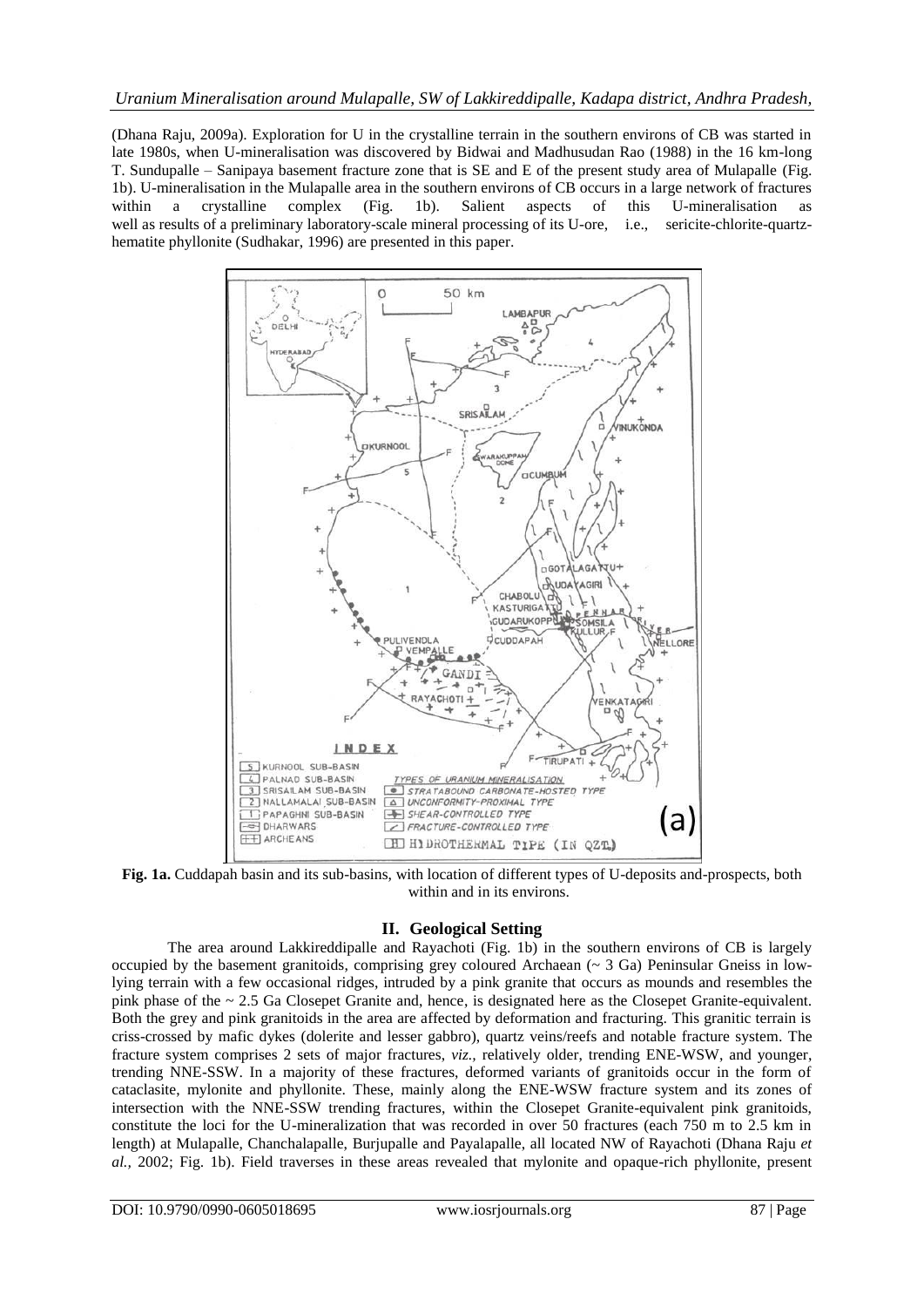almost exclusively in the fracture zones (200 to 450 m in length with width of 1to7 m), are radioactive, assayed  $0.01$ -0.53% eU<sub>3</sub>O<sub>8</sub> with negligible Th, with 15-40% disequilibrium in favour of parent U. These deformed variants of granitoids within the fractures exhibit large-scale metamorphic (greenschist facies) and metasomatic effects as well as a host wall-rock alterations of hematitisation/limonitisation, chloritisation and sericitisation.



**Fig.1b.** Geological map of the Mulapalle – Lakkireddipalle – Rayachoti area in the Kadapa district, Andhra Pradesh, India, with locations of the U-mineralised Fracture Zones.

#### **III. Materials And Methods**

Different methods of investigation adopted and materials involved in each of these are given below, starting from the sample collection in the field till laboratory-scale mineral processing of the U-ore from the Mulapalle area, through preparation of thin and polished thin sections for petro-mineragraphic study, CN (Cellulose Nitrate) film autoradiography on even surfaced hand specimens and polished thin sections of the radioactive samples, chromogram study on both radioactive hand specimens and polished thin sections, X-Ray Diffraction (XRD) study on selected radioactive samples and geochemical analysis on petrographicallycharacterised representative samples for major, minor and trace elements. Details of these methods of study can be had from Dhana Raju (2009b and c).

- **1.** *Sample Collection and Specimen Preparation:* Over 50 samples, each of 3-4 kg, of different rock types in the study Mulapalle area were collected at more or less regular intervals, with sample locations selected after the field traverses. They were examined for their characteristic megascopic features of structures like phyllitic, schistosity, gneissosity, micro-folding, etc., and surface features. Representative specimens from each sample were selected in the laboratory for preparation of (a) thin and polished thin sections for microscopic study, (b) CN film autoradiography, (c) XRD study and (d) geochemical analysis.
- **2.** *Preparation of Thin and Polished Thin Sections:* For this, each selected specimen was first sawed into a small wafer in the required orientation and then mounted in thermoplast of lakeside cement of M/s. Buehler, USA and was subjected to grinding sequentially with 60, 100, 400, 600 and 800 mesh carborandum powder. About 15 minutes time was given for grinding at each step. After grinding, the specimen slide was subjected to polishing with 6, 1 and 0.5 micron-sized diamond paste. Twenty minutes time was given for polishing at each step and "hifin" fluid was used as lubricating agent. Thin and polished sections were used for petro-mineragraphic study under both transmitted and reflected light microscopy with a Leica microscope.
- *3. CN film autoradiography:* CN film, in the form of flexible sheets, was used as a Solid State Nuclear Track Detector (SSNTD) for detecting alpha particles. For this study on both even surfaced hand specimens and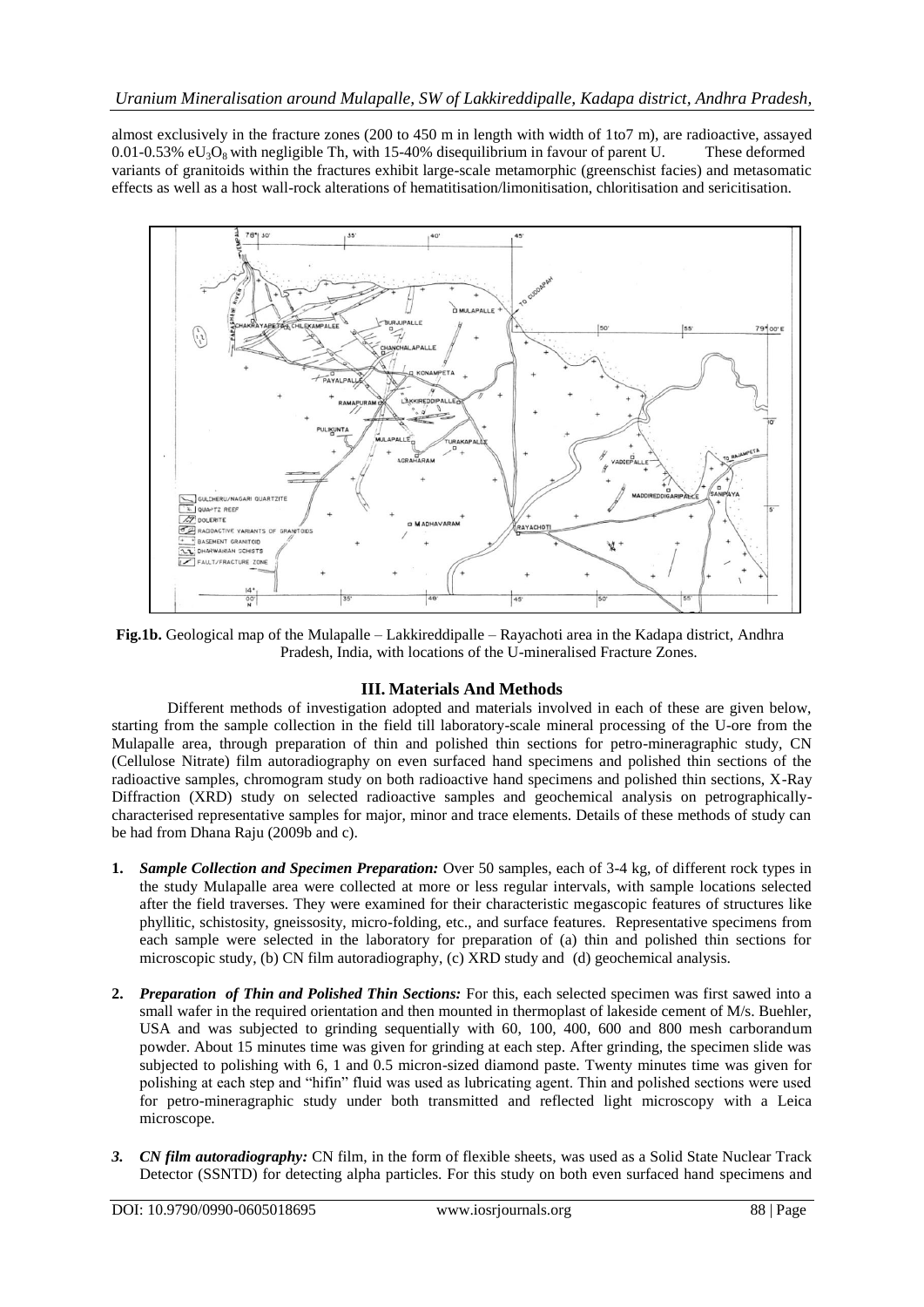polished thin sections of radioactive samples, the colourless, transparent, 100-micron thick and sensitive to alpha particles of < 4 MeV CN 85 film, procured from M/s. Kodak-Pathe, Paris, was used for location of "Radioactive Minerals" (RM) by recording alpha tracks, emitted by RM, and their distribution in the film, seen after exposure and etching with 10% K (OH) solution.

- *4. Chromogram study:* This method was used on even surfaced hand specimens and polished thin sections so as to locate easily leachable U-minerals like uraninite, pitchblende, coffinite and uranyl minerals. The materials required for this study are: (a) photographic paper, soaked in fixer solution and dried; (b) 10% nitric acid and (c) potassium ferrocyanide (solution) in water. First, the photographic paper treated with nitric acid was evenly pressed for about 60 seconds on the surface of the levelled/polished slab or uncovered polished thin section. Next, this paper was treated with the potassium ferrocyanide solution by sprinkling, when brown, rose red and blue coloured spots appeared corresponding, respectively, to leachable minerals of U, Cu and Fe.
- **5.** *Preparation of specimen powders for radiometric and chemical analysis:* From large samples collected in the field, representative specimen-pieces of about 1 kg were crushed into small pieces in a crusher. Next, these small pieces were ground in a shatter box (of M/s. Spex Industries, USA) for about 6 minutes to obtain -200 mesh (-74 micron) size material. This material was subjected to coning and quartering to get a representative portion. From this powder, 300-400 g was used for radiometric analysis, while  $\sim$  25 g powder was further ground in an agate mortar to obtain powder of -300 mesh size, and this ultrafine powder was used for chemical analysis.
- **6.** *Radiometric analysis:* Contents of radio-elements (U, Th and K) of radioactive samples [drawn in the field from radioactive areas that record  $> 5$  X bg (background) in a hand-held scintillometer] were determined by a single channel gamma-ray spectrometer (ECIL make, Hyderabad, India) having a thallium-activated sodium iodide crystal of 4" x 5", with measurements at 2.62 MeV for Th, 1.76 MeV for U and 1.46 MeV for K (using direct determination of  $K^{40}$  as it is a gamma ray emitter).
- **7.** *Chemical analysis:* This was carried out by various instrumental methods, titrimetry and gravimetry for different major, minor and trace elements, as per the methods detailed by Satyanarayana (1986), Sudhakar and Dhana Raju (2004) and Dhana Raju (2009c), with the starting material of -300 mesh powder (prepared as given at 5 above). Under this, stock solution-A was used for determination of Al, Fe (total), Mg, Ca and Mn by AAS (instrument: AA 1475 of Varian Techtron, Australia); Si (using solution-B), Ti and P by spectrophotometry (instrument: UV-240 Shimadju, Japan); Na and K by flame photometry (instrument of AMIL, India); Pb, Cr. Ga, V, Cu, Ni and Co by DC-Arc Emission Spectrography (instrument: Hilger Watts E 742, England); U by laser fluorimetry (instrument: Syntrex UA-3, Canada); Ba, V and Y by ICP-AES (instrument: 8410 Plasma Scan of Labtam, Australia);  $Fe^{2+}$  by titrimetry; and Loss-on-Ignition (LoI) by gravimetry.
- **8.** *Mineral Processing:* Bulk sample (1-2 kg) of the U-ore (sericite-chlorite-quartz-hematite phyllonite) that was fully characterized earlier by the methods given above, was subjected to comminution by crushing it first in a jaw-crusher and next in roll-crusher to obtain material of -100 mesh (149 micron) size, since sieve analysis data and experiments conducted earlier in the laboratory on it pointed its optimum pre-determined size as -100 mesh (- 149 microns). The -100 mesh size material was then subjected to physical beneficiation involving, sequentially, de-sliming, bromoform-separation, magnetic separation on bromo-heavies using first a low-powered hand magnet and then by Frantz isodynamic separator at 0.2 to 0.3 amp to remove magnetite and other magnetic minerals like hematite. The non-magnetic heavy fraction was subjected to chemical-analysis by weight and mineral-analysis by volume. After these operations, hydrometallurgy by acid-route (since the ore has major silicate gangue in the form of quartz, feldspars and biotite) was adopted for extraction of U. This involved leaching by acid solvent  $(H_2SO_4)$ , with maintenance of oxidation – reduction by MnO<sub>2</sub> and FeSO<sub>4</sub> for dissolution of U. Series of hot agitation experiments at  $45^{\circ}$ C were conducted with different parameters. The materials used and methodology adopted for mineral processing this U-ore are the same as that used for the nearby Gudarukoppu U-ore (Dhana Raju *et al.,* 2018) and the reader is referred to this paper for details. Lastly, U was precipitated as Magnesium Di-Uranate (MDU, yellow cake), using magnesium oxide, followed by vacuum filtration.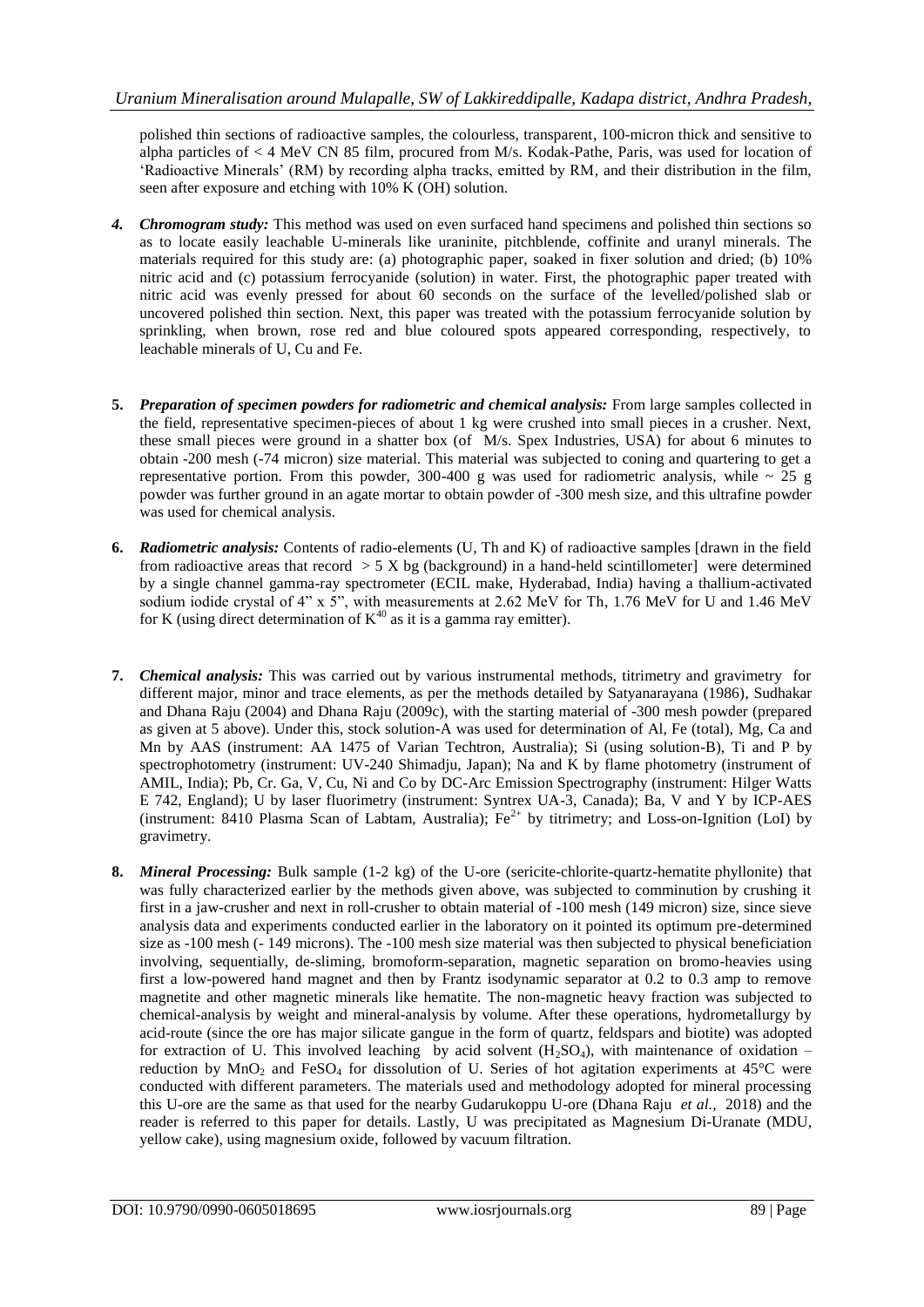### **IV. Results**

Different investigative methods and materials (detailed in the preceding section) used in the present study led to the results, detailed below.

- **1.** *Geological set-up:* The Mulapalle area is a part of the Archaean Palaeoproterozoic crystalline basement complex along the southern environs of the Mesoproterozoic Cuddapah Basin (CB). The basement complex comprises granite, gneiss, older metamorphic rocks and Veligallu greenstone belt, and is a part of the Peninsular Gneissic Complex. The basement granitoid is mainly of two colours – grey and pink, with the former being dominant. Based on the amount of mafic minerals, there appears to be two phases of granitoids, with the older grey coloured hornblende granitoid recorded at Rayachoti, Reddipalle, Lakkireddipalle and Sibyala similar to the Archaean (~ 3 Ga) Peninsular Gneissic Complex (PGC) and younger pink coloured biotite granitoid, occurring as mounds and seen at Mulapalle, Virapalle and Pulikunta being the equivalent of Closepet Granite  $\sim 2.5$  Ga).
- **2.** *Petromineragraphy, CN film autoradiography and chromogram:* Petrographic study on less deformedmetamorphosed granitoids and their highly deformed variants namely sericite-chlorite-quartz-hematite  $(±$ apatite) phyllonite, mylonite and cataclasite led to the following notable features: (a) Textural change from massive of the granitoid to different deformation textures like cataclastic, mylonitic and mostly phyllitic; (b) Intense alteration, mainly hematitisation, limonitisation and sericitisation; (c) Notable effects of K-Mg-Fe-Ti metasomatism, mineralogically manifested, in the form of biotite, sericite, anatase and specular hematite; (d) The observed mineral assemblage of cataclasites, mylonies and phyllites indicates that the degree of metamorphism in the area is low-grade of the greenschist facies at high  $P_{H2O}$ ; (d) Mineragraphic study indicated two types of U-mineralisation: (i) syn-magmatic type, manifested as euhedral *uraninite* and *brannerite*, present as inclusions in major gangue minerals of quartz and feldspar; and (ii) hydro (epi)thermal type in the form of skeletal uraninite, veins/vein-lets and fracture-fills of *pitchblende*, *coffinite* and *brannerite* (Figs. 2 to 7). These U-minerals were located by CN film autoradiography and were identified by reflected light microscopy. Other ore minerals include mostly Fe-Ti oxides and hydroxides in the form of hematite, specular hematite, limonite, rutile, anatase, leucoxene and lesser sulphides that include pyrite, galena, chalcopyrite, pyrrhotite and arsenopyrite. Some U is associated with limonite, anatase and leucoxene, as indicated by sparse tracks on CN films due to alpha particles, emitted by these minerals.
- **3.** *XRD study:* XRD study on methylene iodide-heavy fraction of uraniferous rocks confirmed the presence of uraninite, pitchblende, brannerite and coffinite, earlier identified by mineragraphic study under reflected light microscopy, as given above.
- **4.** *Radiometric analysis:* Amongst the analysed rocks, sericite-chlorite-quartz-hematite phyllonite recorded high radioactivity up to 0.20%  $U_3O_8$  and < 0.01% ThO<sub>2</sub>.
- **5.** *Geochemical analysis:* Six whole-rock samples, *viz.,* two samples (MFZ-70 and MFZ-74) of altered granite and granite mylonite, and 4 samples (MFZ-75, 69, 71 and 67) of phyllonites, were analysed chemically for their major, minor and trace elements (Table 1). Chemical analysis of the U-ore (Sericite-chlorite-quartzhematite phyllonite) analysed  $0.20\%$  U<sub>3</sub>O<sub>8</sub> with negligible Th. Examination of the data in Table 1 reveals the following geochemical patterns: (a) major elemental composition of the altered granitoids is much similar to a low-Ca normal granite, except for high depletion in  $Na<sub>2</sub>O$  and low order concentration of  $Fe<sub>2</sub>O<sub>3</sub>$  and to some extent MgO; these features are due to alterations that affected the precursor granitoids in the form of high-degree hematitisation and low degree chloritisation; (b) trace element contents also are more or less comparable to that of normal low-Ca precursor granite, excepting for higher contents of Rb (by about 2 orders), U (3-6 orders) and Th (3-4 orders), and depletion of Ba (by 2-3 orders); however the Th/U value remains at 3-4 like that of normal granite; (c) compared to the altered granitoids, the phyllonites are marked by depletion, to various degrees, of  $SiO_2$ , and marked enrichment of Fe<sub>2</sub>O<sub>3</sub>, Al<sub>2</sub>O<sub>3</sub>, CaO, K<sub>2</sub>O, TiO<sub>2</sub> and P<sub>2</sub>O<sub>5</sub>: these patterns are mineralogically expressed by varying degrees of alterations, namely patterns are mineralogically expressed by varying degrees of alterations, namely hematitisation, leucoxinisation/formation of anatase, illitisation, chloritisation and little apatitisation; and (d) amongst the trace elements, the phyllonites, compared to the altered granitoids, are characterised by enrichment of Rb, U, Pb, Sc and Hf, with depletion of  $Zr$ , Th and Cs, resulting in very low values of  $\lt 1$  for Th/U and of 2 for Zr/Hf, respectively, compared to the usual values of 3.5-4 and 40 in a normal granite. Furthermore, trace elemental data on highly radioactive drill-core samples with  $U_3O_8$  up to 0.20% (Sudhakar and Dhana Raju, 2004) showed that they are characterised by higher contents of Pb, Cr, Ga, Ti, Zr and Y, and depletion in Cu, Co and Ni, with no Th.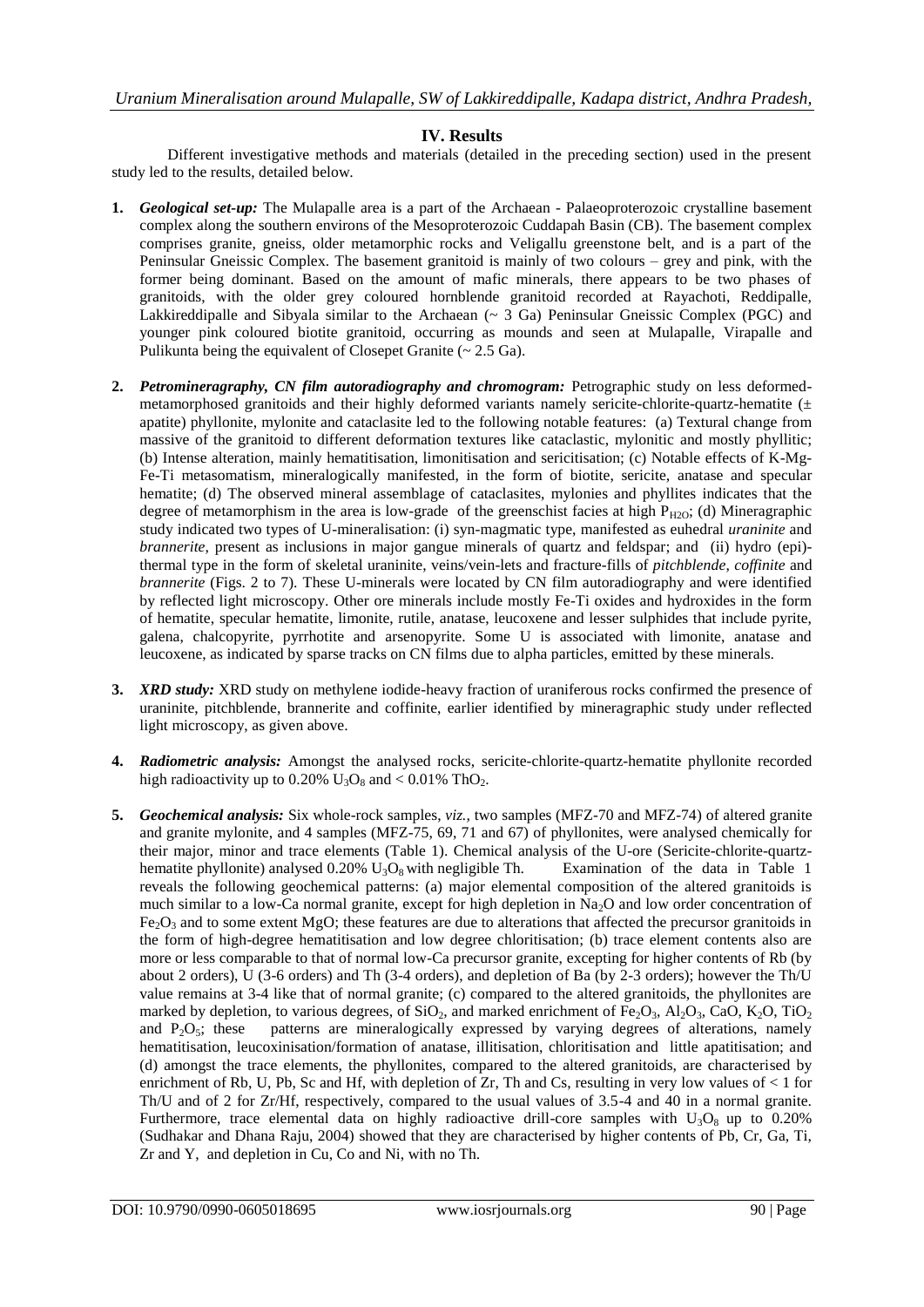### *Uranium Mineralisation around Mulapalle, SW of Lakkireddipalle, Kadapa district, Andhra Pradesh,*

**6.** *Mineral Processing***i** The U-ore from Mulapalle that was subjected to laboratory-based mineral processing (Sudhakar, 1996) is the "Sericite-chlorite-quartz-hematite phyllonite". Preliminary laboratory-scale mineral processing study on this U-ore that assayed 0.20%  $U_3O_8$  with little ThO<sub>2</sub> resulted in 75% U-leachability with 180 kg/tonne  $H_2SO_4$  and 10 kg/tonne  $MnO_2$  (as oxidant). The leached pulp was further subjected to vacuum filtration to separate leach liquor that was then subjected to purification and solvent extraction, and U was precipitated as Magnesium Di-Uranate (MDU, yellow cake).



**Fig. 2.** Brannerite (B) in association with hematite and specular hematite (white) in phyllonite from Mulapalle. Note ultrafine grains of galena (white) within brannerite. Refl. Light. In oil. Bar: 0.04 mm.

**Fig. 3.** Uraninite (U) and pitchblende (P), as fracture-fillings in the matrix, in sericite-quartz-chlorite mylonite from Mulapalle. Refl. Light. In oil. Bar: 0.6 mm.

**Fig. 4.** Skeletal uraninite (U) as fracture-filling in the sericite-rich matrix of granite cataclasite from Mulapalle. Ref. light. In oil. Bar: 0.057 mm.

**Fig. 5.** Uraninite (U), associated with specular hematite (H), as fracture-filling in the sericite-rich matrix of hematite-sericite phyllonite from Mulapalle. Refl. light. In oil. Bar: 0.08 mm.

Fig. 6. Replacement of Uraninite (U) by specular hematite (H) in the hematite-sericite phyllonite from Mulapalle. Ref. light. In oil. Bar: 0.08 mm.

**Fig. 7.** Replacement of Uraninite (U) by anatase (A) along fractures in the sericite-rich matrix of granite cataclasite from Mulapalle. Ref. Light. In oil. Bar: 0.068 mm.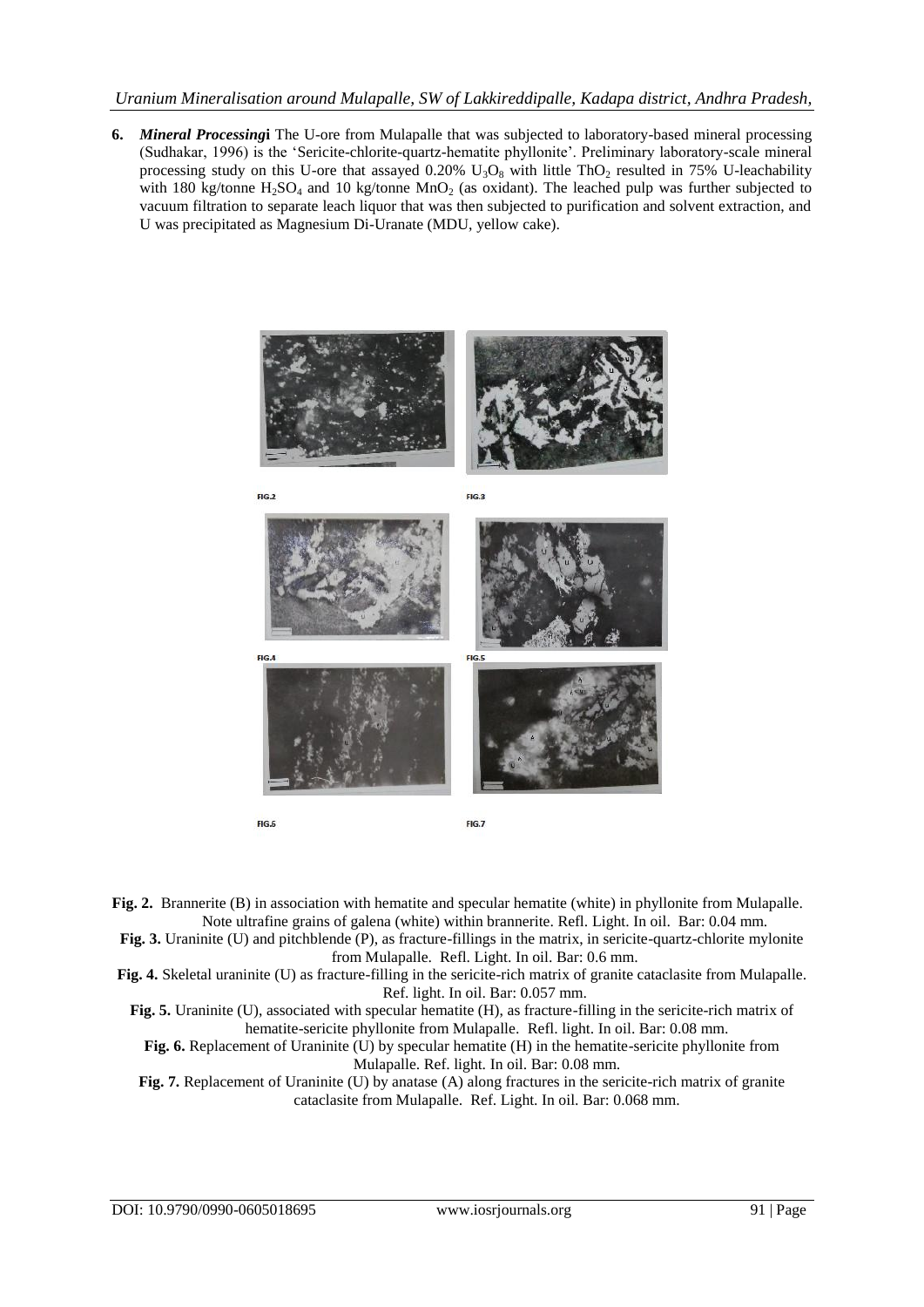|                                |                | si.nos. I and $\Delta$ ) and Phynomies (si. nos. 5 to 6) from the Mulapane area, Andrira Pradesh, |            |            |            |            |
|--------------------------------|----------------|---------------------------------------------------------------------------------------------------|------------|------------|------------|------------|
| Oxides<br>and                  | 1              | $\mathfrak{D}$                                                                                    | 3          | 4          | 5          | 6          |
| Elements                       | $(MFZ-70)$     | $(MFZ-74)$                                                                                        | $(MFZ-75)$ | $(MFZ-69)$ | $(MFZ-71)$ | $(MFZ-67)$ |
| SiO <sub>2</sub>               | 68.58          | 73.91                                                                                             | 40.38      | 55.01      | 59.48      | 65.01      |
| $Al_2O_3$                      | 15.93          | 15.93                                                                                             | 21.32      | 17.93      | 16.94      | 13.20      |
| Fe <sub>2</sub> O <sub>3</sub> | 1.45           | 1.47                                                                                              | 22.16      | 12.03      | 9.31       | 10.00      |
| FeO                            | 1.63           | 0.36                                                                                              | 0.48       | 0.48       | 0.60       | 0.36       |
| MgO                            | 3.11           | 0.93                                                                                              | 1.16       | 1.63       | 1.77       | 1.01       |
| CaO                            | 0.05           | < 0.02                                                                                            | 0.84       | 0.90       | 0.14       | 0.89       |
| Na <sub>2</sub> O              | 0.50           | 0.33                                                                                              | 0.56       | 0.44       | 0.33       | 0.25       |
| $K_2O$                         | 3.95           | 4.26                                                                                              | 6.63       | 4.95       | 5.47       | 3.95       |
| TiO <sub>2</sub>               | 0.20           | 0.30                                                                                              | 2.06       | 1.84       | 1.37       | 1.10       |
| $P_2O_5$                       | 0.07           | 0.05                                                                                              | 0.37       | 0.45       | 0.14       | 0.36       |
| MnO                            | 0.02           | < 0.01                                                                                            | 0.01       | 0.01       | < 0.01     | < 0.01     |
| LoI                            | 2.50           | 0.50                                                                                              | 2.21       | 1.97       | 2.48       | 1.48       |
| <b>Total</b>                   | 97.99          | 98.04                                                                                             | 98.18      | 97.66      | 98.03      | 97.61      |
| V                              | 72             | 95                                                                                                | 52         | 140        | 80         | 197        |
| Cr                             | 40             | < 10                                                                                              | < 10       | 10         | < 10       | 14         |
| Co                             | 10.8           | $<$ 4                                                                                             | $\lt 4$    | 5          | 8          | < 4        |
| Ni                             | 31             | < 4                                                                                               | < 4        | 18         | 19         | 6          |
| Cu                             | $\overline{4}$ | $<$ 3                                                                                             | 3          | $<$ 3      | $<$ 3      | 3          |
| Ga                             | 17             | 16                                                                                                | 20         | 17         | 19         | 15         |
| Rb                             | 325            | 325                                                                                               | 596        | 554        | 603        | 321        |
| Sr                             | < 25           | < 25                                                                                              | < 25       | < 25       | < 25       | < 25       |
| Y                              | 11             | 10                                                                                                | < 10       | 12         | < 10       | 17         |
| Zr                             | 119            | 140                                                                                               | 64         | 100        | 52         | 66         |
| Ba                             | 144            | 222                                                                                               | 282        | 216        | < 25       | 188        |
| Pb                             | < 10           | < 10                                                                                              | 85         | 36         | 20         | 39         |
| U                              | 23             | 14                                                                                                | 35         | 20         | 41         | 125        |
| Th                             | 57             | 50                                                                                                | $\lt 2$    | 16         | $\lt 2$    | 21         |
| Au (ppb)                       | < 10           | n.d.                                                                                              | n.d.       | < 10       | n.d.       | < 10       |
| Sc                             | 5.9            | n.d.                                                                                              | n.d.       | 39         | n.d.       | 28.5       |
| Cs                             | 7.5            | n.d.                                                                                              | n.d.       | 2.1        | n.d.       | 2.8        |
| Ta                             | 0.7            | n.d.                                                                                              | n.d.       | 0.8        | n.d.       | 0.5        |
| Hf                             | 5.3            | n.d.                                                                                              | n.d.       | 3.8        | n.d.       | 2.3        |
|                                |                |                                                                                                   |            |            |            |            |

**Table 1.** Chemical analysis (major and minor oxides, in wt. %, and trace elements, in ppm) of the Granitoids (sl.nos. 1 and 2) and Phyllonites (sl. nos. 3 to 6) from the Mulapalle area, Andhra Pradesh, India\*

\*From Sudhakar (1996). n.d.: not determined.

The flow-sheet adopted for processing the U-ore (Sericite-chlorite-quartz-hematite phylloite) under study is given in Fig. 8.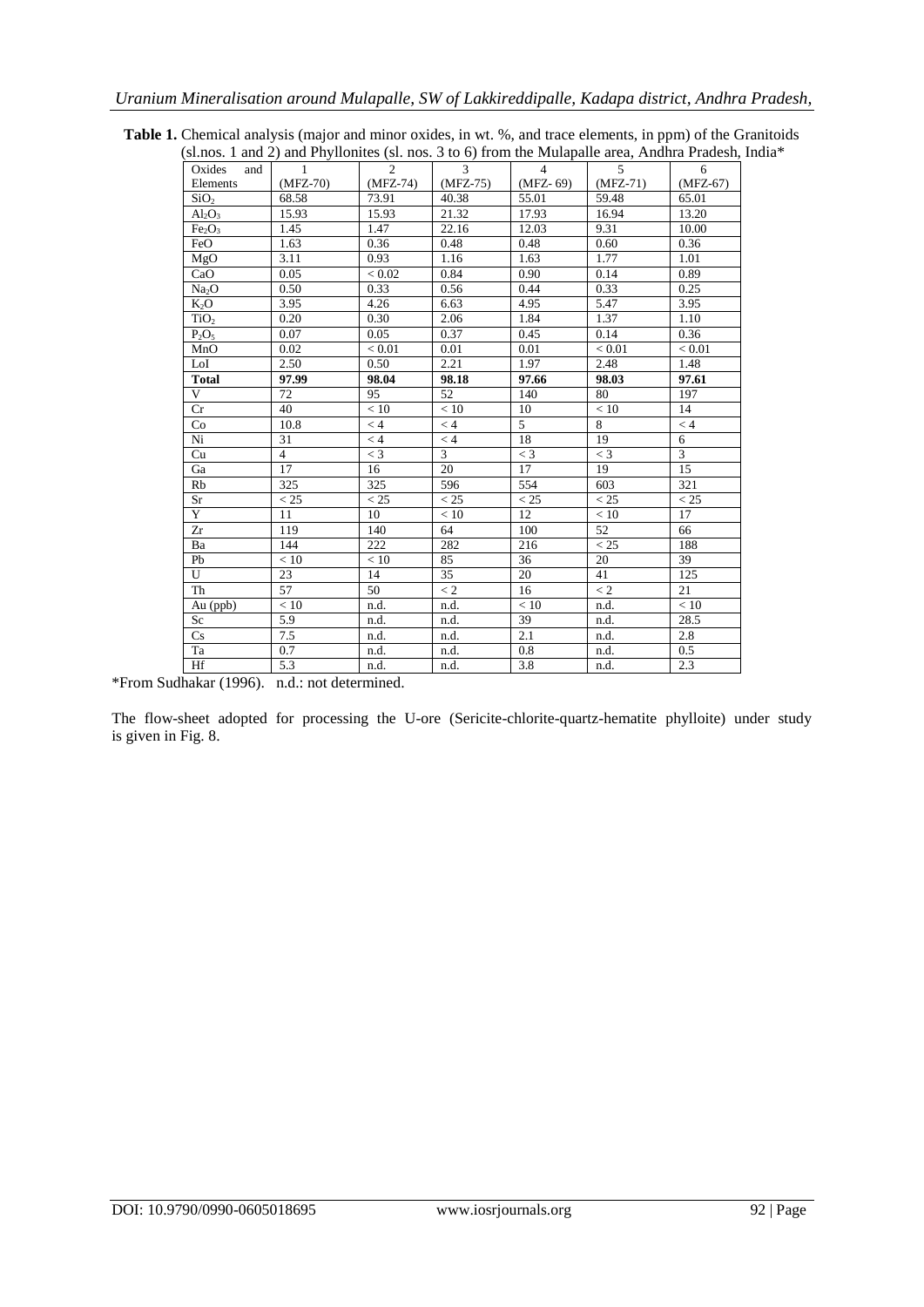

**Fig. 8.** Flow-Sheet for mineral processing of the Uranium ore (Sericite-chlorite-quartz-hematite phyllonite) from the Mulapalle area, Andhra Pradesh, India.

#### **V. Discussion**

In this section, various aspects of the U-mineralisation in the Mulapalle area like parental rock for U, host rocks for U-mineralisation, mineragraphy, type, mineralogical alterations, controls of and guides for Umineralisation as well as mineral processing of the U-ore from the study area are discussed in the following.

- 1. *Parental rock for U-mineralisation and its nature***:** In the Mulapalle area, data on the major elements of the 2 analysed samples of granitoids (Table 1) indicate that they belong to low-Ca, peraluminous (A/CNK > 1.1) and potassic with  $K_2O/Na_2O > 3.5$  granite, with loss of Na and concomitant increase of K and Rb, implying some K-metasomatic activity in the area and, hence, openness of the system. Furthermore, these basement granitoids are fertile for U and Th, as indicated, respectively, by their high contents of 14-23 ppm U and 50-58 ppm Th, against 3.5-4 ppm U and ~ 16 ppm Th in normal granites. These geochemical features of the granitoids in the area point out that they are parental to the U-mineralisation, present in their altered and metamorphic-metasomatic variants in the form of phyllonites, mylonites and cataclasites.
- 2. *Host Rocks for U-mineralisation***:** Radioactivity, mostly due to U, in the Mulapalle area is almost restricted to the phyllonites (high contents of U up to 125 ppm, Table 1, besides  $U_3O_8$  up to 0.20% in drill-core samples of mineralised zones), which are the deformed, metamorphosed and K-Mg-Fe-Ti metasomatised variants of parental granitoid.
- 3. *Mineragraphy of the U-mineralisation***:** The ore minerals in the U-mineralised phyllonites (cited at item no. 2 under "results" above) are uraninite, pitchblende, brannerite and coffinite associated with oxides of hematite, skeletal hematite, leucoxene and anatase, and lesser sulphides of pyrite, chalcopyrite, pyrrhotite and galena, besides a little arsenopyrite. In this ore, uraninite occurs as inclusions in gangue minerals of quartz and feldspar as well as fracture-filling skeletal grains in gangue, pitchblende occurs as ultrafine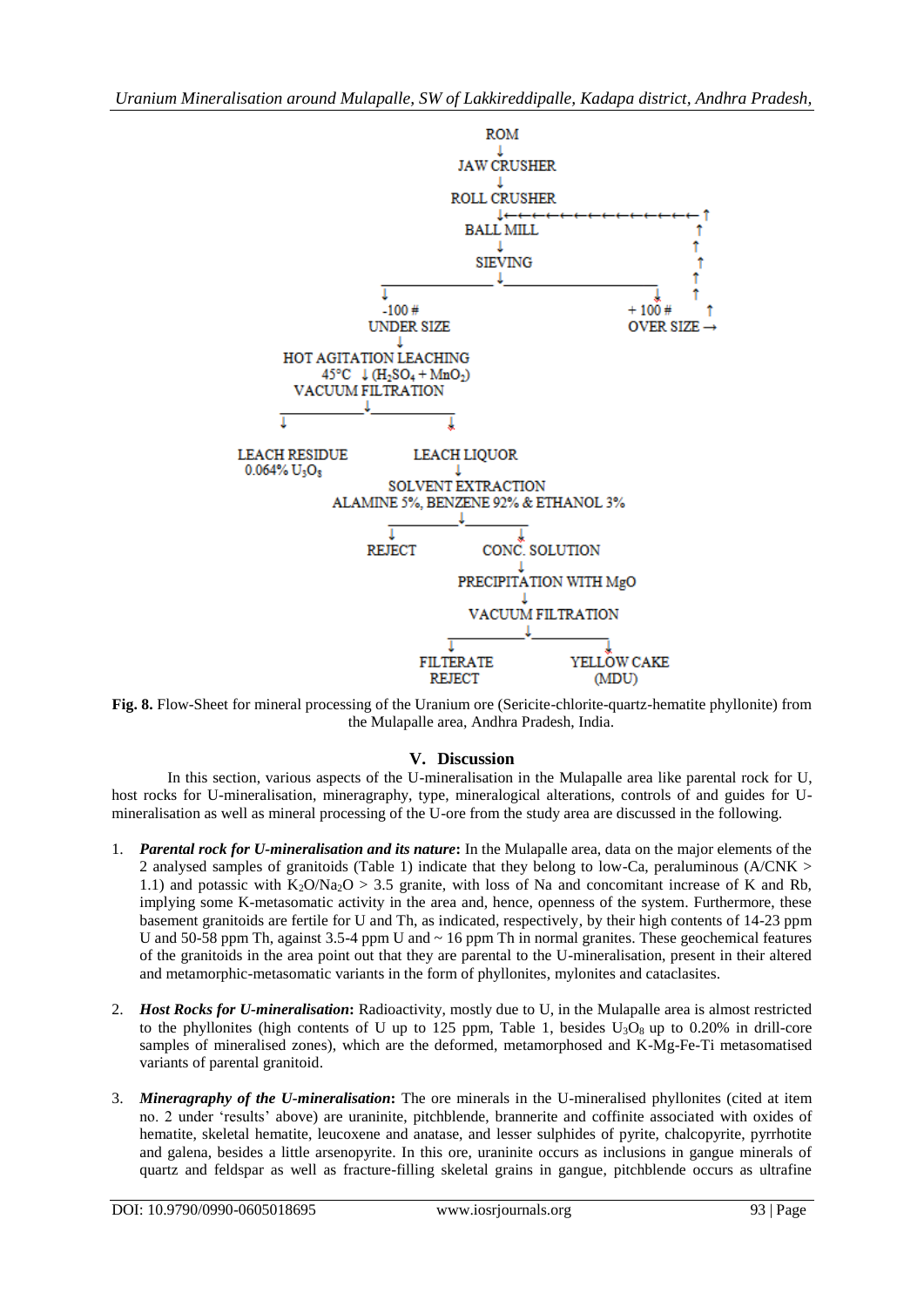disseminations and granules that constitute either clusters or vein-lets, present along the weak planes and along the grain boundaries of the gangue minerals like quartz. The presence of the U-minerals listed above suggests that the area is potential for U-mineralisation, with a possibility of depth-wise continuity of the Umineralisation.

- 4. *Type of U-mineralisation***:** Two types of U-mineralisation in the study area are recorded. The first one is of high-temperature, syn-magmatic type and is relatively older, as indicated by a number of fine galena (with its Pb being radiogenic) inclusions in the euhedral - subhedral uraninite and brannerite. The other is of lowtemperature, hydro (epi)-thermal type in the form of skeletal uraninite, pitchblende, coffinite and brannerite, implying its younger age. The hydrothermal type is more dominant than the syn-magmatic type, and appears to be a consequence of the remobilization of the syn-magmatic U during regional deformationmetamorphism-metasomatism, which affected the area to different degrees, and is mainly related to intense activity of fluids, rich in volatiles such as  $H_2O$  and F.
- 5. *Mineralogical Alterations***:** Much of the primary feldspar and mafic silicates of the precursor granitoid is substantially altered hydrothermally, due to large scale influx of volatiles resulting in sericitisation and lesser chloritisation. These hydrothermal alterations are accompanied by large scale oxidation of precursor magnetite to hematite and specular hematite, and alteration of ilmenite to leucoxene. The source of Fe and Ti for these alterations appears to be dolerites that are either adjoining or close by to the locales of Umineralisation. The U-mineralisation in the area is confined to the deformed variants of granitoids, *viz*., phyllonite, mylonite and cataclasites, and is invariably associated with wall-rock alterations of dominant hematitisation, minor sericitisation and lesser chloritisation. This is further corroborated by the patterns of trace element data on some drill-core samples, given earlier (see section 5 under "results"), which suggest that amongst the alterations that helped in the concentration of U: (i) hematitisation is the most important one, as suggested by increasing contents of trivalent elements like Cr and Ga, which can substitute  $Fe<sup>3+</sup>$  in hematite; (ii) leucoxenisation of ilmenite and formation of anatase, suggested by high content of Ti; and (iii) chloritisation is not much significant, as evidenced by depletion in both Ni and Co. The intimate association between U-mineralisation and the above cited alterations points out that the labile U, released from the un-deformed fertile granitoids, might have travelled together with hydrotherms along structurally weak planes like fractures, where U is concentrated to the ore-grade. Furthermore, the intimate association of hematite and limonite with the U-mineralisation indicates that soluble  $U^{6+}$  form was reduced to  $U^{4+}$  form to precipitate in the form of discrete  $U^{4+}$ -dominant phases like skeletal uraninite, pitchblende, brannerite and coffinite, due to simultaneous oxidation of  $Fe^{2+}$  of magnetite to  $Fe^{3+}$  of hematite and limonite.
- 6. *Controls of and Guides for U-mineralisation***:** The following are the major controls of U-mineralization in the area: (a) structurally weak zones, mainly in the form of fracture system; (b) lithology, with the host rocks for U-mineralization, namely mostly phyllonites and lesser mylonites and cataclasites, which are the deformed variants of granitoids that are fertile for U; (c) intrusive dolerite and quartz-reef/-veins, located close to the zones of U-mineralization, with the former providing necessary geothermal gradient to remobilize U that led to the younger, dominant hydro (epi)-thermal type U-mineralization; (d) greenschist facies metamorphism and Fe-Mg-K-Ti metasomatism; and (e) oxidation of precursor magnetite to hematite and specular hematite. The guides for U-mineralization in the area are: (a) presence of fracture system in the granitic terrain, with zones of intersection of two or more sets of fracture system being more potential; (b) presence of deformed rocks like phyllites, mylonites and cataclasites, having source in parental fertile (for U) granitoid; (c) occurrence of younger granitoids with intrusive dolerite and quartz-reef/-veins; (d) zones of alteration, especially hematitisation (red coloured), besides sericitisation (colourless) and chloritisation (green coloured).
- 7. *Mineral Processing***:** 75% leachability of U was achieved in the laboratory on the U-ore of "Sericitechlorite-quartz-hematite phyllonite' from the study area, using 150 kg/ton of  $H_2SO_4$  and 10 kg/ton MnO<sub>2</sub> as oxidant. The medium grade U-leachability obtained, in spite of high acid consumption, is ascribed to the presence of some U in brannerite in the ore, which is a refractory mineral from which full extraction of U under the experimental conditions followed is not possible.

#### **Acknowledgements:**

The authors sincerely thank their former colleagues in the Southern Region (SR), Bengaluru of the Atomic Minerals Directorate (AMD) for Exploration and Research, Department of Atomic Energy, Govt. of India for their support and help during both field and laboratory investigations, especially Mr. Rajan Chopra during the field work and Mr. K. Muniyappa for studies in the Mineral Technology Lab., SR.